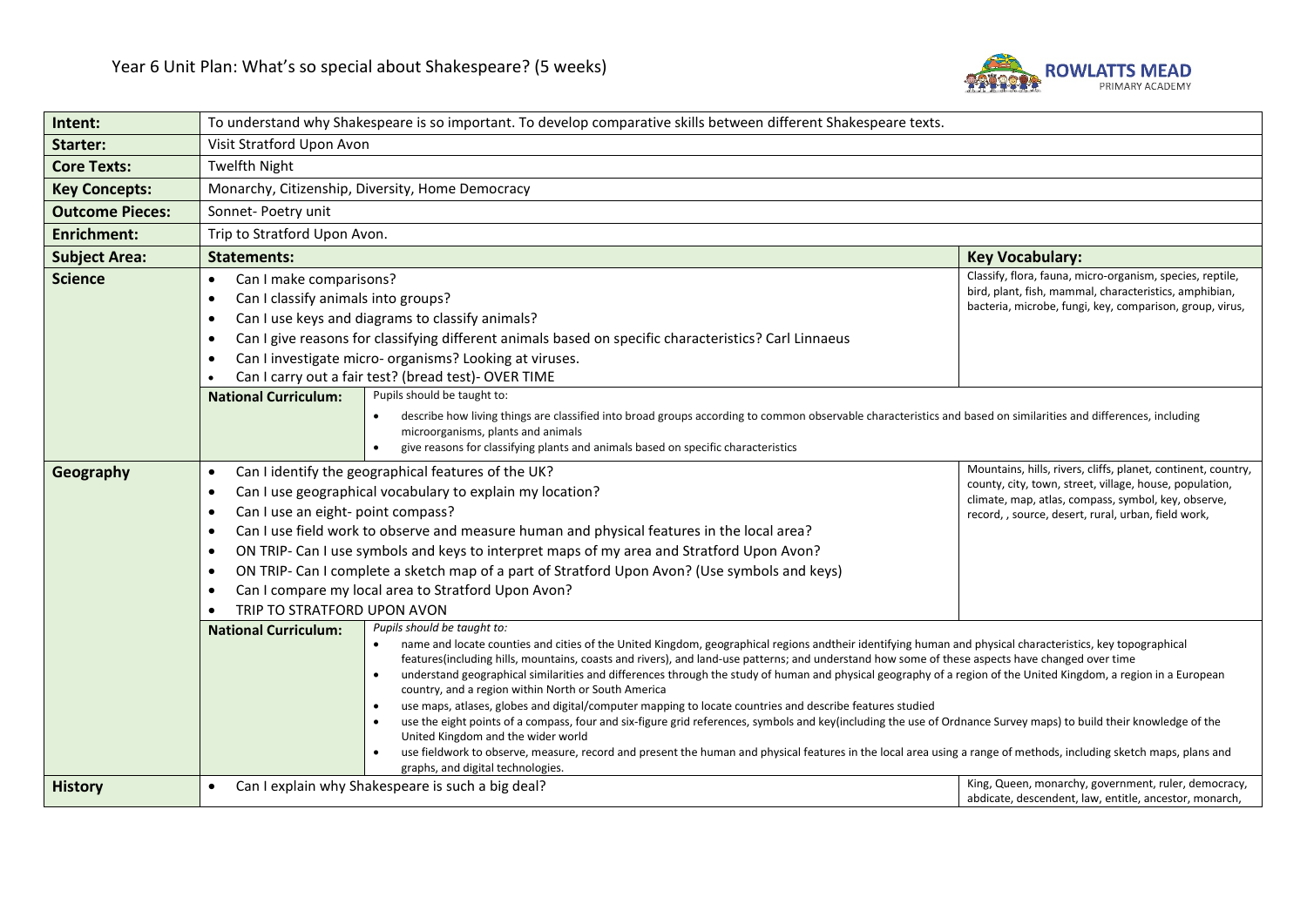

|                          | Can I explain the importance of the monarchy?<br>$\bullet$                                                                                                                                                  |                                                                                                                                                                         | succession, reign, sovereign, coronation, equality,                                    |  |
|--------------------------|-------------------------------------------------------------------------------------------------------------------------------------------------------------------------------------------------------------|-------------------------------------------------------------------------------------------------------------------------------------------------------------------------|----------------------------------------------------------------------------------------|--|
|                          | Can I explain how the monarchy has changed over time?<br>$\bullet$                                                                                                                                          |                                                                                                                                                                         | constitutional, absolute                                                               |  |
|                          | Can I understand how gender roles have changed throughout history?<br>٠                                                                                                                                     |                                                                                                                                                                         |                                                                                        |  |
|                          | TRIP TO STRATFORD UPON AVON                                                                                                                                                                                 |                                                                                                                                                                         |                                                                                        |  |
|                          | <b>National Curriculum:</b>                                                                                                                                                                                 | Pupils should be taught about:                                                                                                                                          |                                                                                        |  |
|                          |                                                                                                                                                                                                             | a study of an aspect or theme in British history that extends pupils' chronological                                                                                     |                                                                                        |  |
|                          |                                                                                                                                                                                                             | knowledge beyond 1066                                                                                                                                                   |                                                                                        |  |
| <b>Design Technology</b> |                                                                                                                                                                                                             |                                                                                                                                                                         |                                                                                        |  |
|                          | <b>National Curriculum:</b>                                                                                                                                                                                 |                                                                                                                                                                         |                                                                                        |  |
| Art                      | $\bullet$                                                                                                                                                                                                   | Can I understand why masks were used in plays?                                                                                                                          | Media, shape, sculpture,                                                               |  |
|                          | Can I research Shakespearian masks?                                                                                                                                                                         |                                                                                                                                                                         |                                                                                        |  |
|                          | ٠                                                                                                                                                                                                           | Can I design a Shakespearian mask?                                                                                                                                      |                                                                                        |  |
|                          | Can I create a Shakespearian mask?                                                                                                                                                                          |                                                                                                                                                                         |                                                                                        |  |
|                          | Can I evaluate my Shakespearian mask?<br>$\bullet$                                                                                                                                                          |                                                                                                                                                                         |                                                                                        |  |
|                          | <b>National Curriculum:</b>                                                                                                                                                                                 | Pupils should be taught:                                                                                                                                                |                                                                                        |  |
|                          |                                                                                                                                                                                                             | to create sketch books to record their observations and use them to review and revisit ideas                                                                            |                                                                                        |  |
|                          |                                                                                                                                                                                                             | to improve their mastery of art and design techniques, including drawing, painting and sculpture with a range of materials [for example, pencil, charcoal, paint, clay] |                                                                                        |  |
| <b>Music</b>             |                                                                                                                                                                                                             |                                                                                                                                                                         |                                                                                        |  |
|                          | <b>National Curriculum:</b>                                                                                                                                                                                 |                                                                                                                                                                         |                                                                                        |  |
| <b>PSHE</b>              | Can I emphasis with My Princess Boy?<br>$\bullet$                                                                                                                                                           |                                                                                                                                                                         | equality, Marriage, wedding, commitment, relationship,                                 |  |
|                          | $\bullet$                                                                                                                                                                                                   | Can I understand that forcing anyone to marry against their will is a crime?                                                                                            | love, faithfulness, blessed, ceremony, vows, promises,<br>arranged marriage, contract, |  |
|                          | ٠                                                                                                                                                                                                           | Can I explain why personal hygiene is important for stopping the spread of bacteria and viruses?                                                                        |                                                                                        |  |
|                          | $\bullet$                                                                                                                                                                                                   | Can I recognise the role of voluntary, community and pressure groups, especially in relation to health and                                                              |                                                                                        |  |
|                          | wellbeing?                                                                                                                                                                                                  |                                                                                                                                                                         |                                                                                        |  |
|                          | Do I know how to stay safe in the wider community?<br>$\bullet$                                                                                                                                             |                                                                                                                                                                         |                                                                                        |  |
|                          | $\bullet$                                                                                                                                                                                                   | Can I understand when I might go through transition?                                                                                                                    |                                                                                        |  |
|                          |                                                                                                                                                                                                             | Can I talk about what worries me when I go through transition and what I can do about these worries?                                                                    |                                                                                        |  |
|                          | <b>National Curriculum:</b>                                                                                                                                                                                 | See PSHE Subject Leader Document.                                                                                                                                       |                                                                                        |  |
| <b>RSE</b>               | $\bullet$                                                                                                                                                                                                   | Can I describe how and why the body changes during puberty in preparation for reproduction?                                                                             | puberty, reproductive organs, hormones, physical and                                   |  |
|                          | $\bullet$                                                                                                                                                                                                   | Can I talk about puberty and reproduction with confidence?                                                                                                              | emotional change, pubic hair, penis, vagina, breasts,                                  |  |
|                          | nipples, womb, ovaries, uterus, testicles, scrotum, eggs,<br>Can I describe decisions that have to be made before having a baby?<br>$\bullet$<br>sperm, fertilisation, sexual intercourse, menstrual cycle, |                                                                                                                                                                         |                                                                                        |  |
|                          | period, wet dream, boyfriend, girlfriend, consensual<br>Do I know some basic facts about pregnancy and conception?<br>$\bullet$                                                                             |                                                                                                                                                                         |                                                                                        |  |
|                          | relationship, kissing, conception, pregnancy, IVF,                                                                                                                                                          |                                                                                                                                                                         |                                                                                        |  |
|                          |                                                                                                                                                                                                             |                                                                                                                                                                         | fostering, donors, adoption                                                            |  |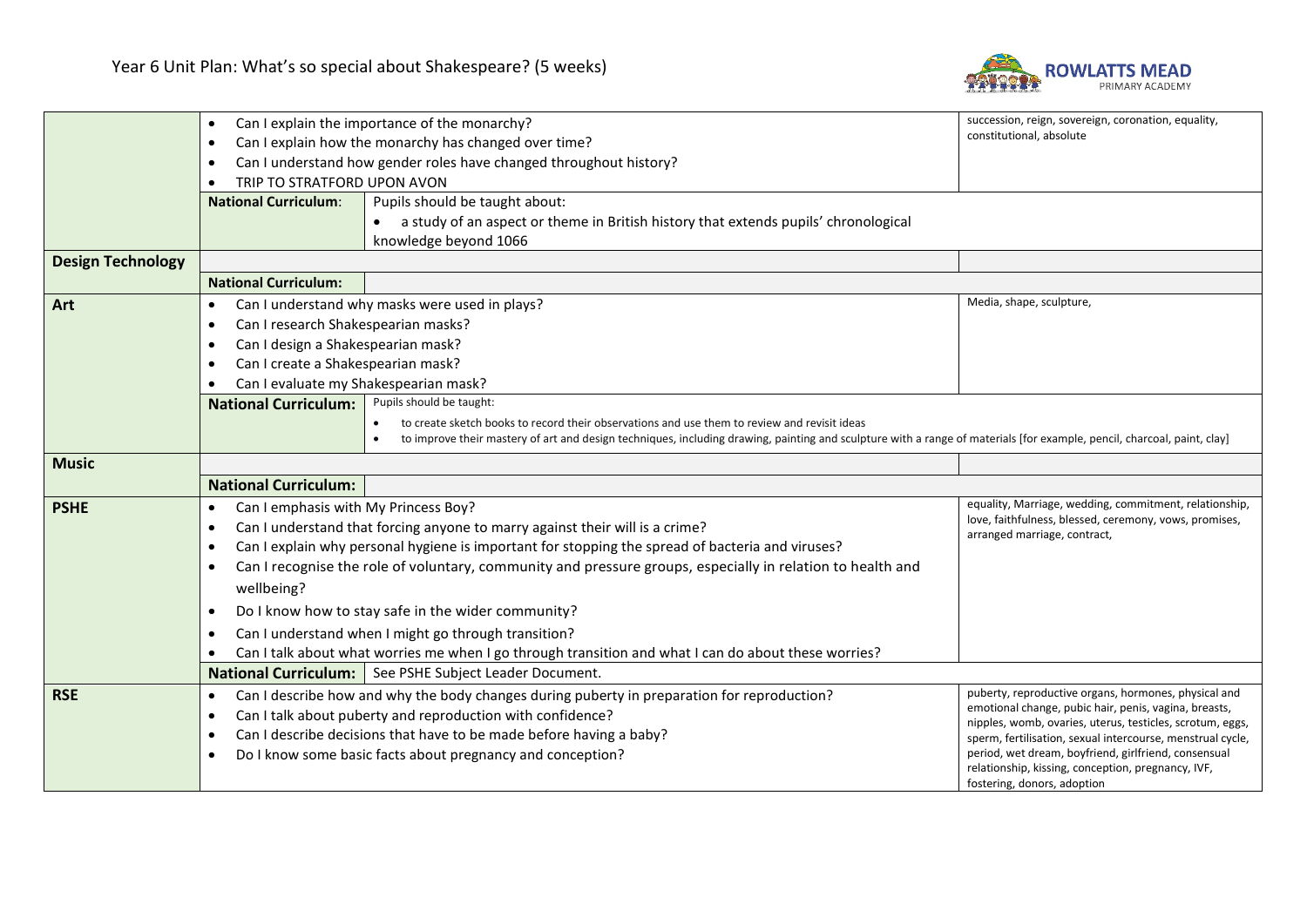

|                          | National Curriculum:   See PSHE Subject Leader Document.                                                                                                                                                                                                                                                                                                                                                                                                                                                                                                                                                                                                                                                                                                                                       |                                                                                                                                                                                                                                                                                                                                                                                                                                                                                                                                                                                                     |  |  |
|--------------------------|------------------------------------------------------------------------------------------------------------------------------------------------------------------------------------------------------------------------------------------------------------------------------------------------------------------------------------------------------------------------------------------------------------------------------------------------------------------------------------------------------------------------------------------------------------------------------------------------------------------------------------------------------------------------------------------------------------------------------------------------------------------------------------------------|-----------------------------------------------------------------------------------------------------------------------------------------------------------------------------------------------------------------------------------------------------------------------------------------------------------------------------------------------------------------------------------------------------------------------------------------------------------------------------------------------------------------------------------------------------------------------------------------------------|--|--|
| <b>Religious Studies</b> | Can I understand different relationships?<br>$\bullet$<br>Can I understand why people get married?<br>$\bullet$<br>Can I understand the Christian, Sikh, Jewish and Muslim beliefs around marriage?<br>$\bullet$<br>Can I make comparisons between these beliefs?<br>$\bullet$<br>Can I understand why relationships break down and how to cope with this?<br>$\bullet$<br>What can I learn from different religions about change and transition?<br>٠                                                                                                                                                                                                                                                                                                                                         | democracy, values, morals, rule of law, justice,<br>tolerance, individual liberty, mutual respect, equality,<br>Marriage, wedding, commitment, relationship<br>Love, faithfulness, blessed, ceremony, vows, promises,<br>arranged marriage, marriage contract, Christianity,<br>Judaism, Islam, Sikhism                                                                                                                                                                                                                                                                                             |  |  |
|                          | <b>National Curriculum:</b><br>See Sacre Document.                                                                                                                                                                                                                                                                                                                                                                                                                                                                                                                                                                                                                                                                                                                                             |                                                                                                                                                                                                                                                                                                                                                                                                                                                                                                                                                                                                     |  |  |
| <b>Computing</b>         | Can I use Microsoft Excel to present data?<br>$\bullet$<br>Can I combine a variety of software (Adobe, Audible, Pic Collage) to create a piece of media for a given audience?<br>$\bullet$<br>Can I understand how to use a computer e.g. using shortcuts, saving files in folders and using a keyboard?<br>$\bullet$<br>Can I share and transfer the above media to a third party (twitter)?<br>$\bullet$<br><b>E-Safety - Project Evolve</b><br>Recap Previous Strands dependent on need.<br>See Project Evolve Document.<br><b>NCEE Unit 5: Sensing</b><br>To create a program to run on a controllable device<br>To explain that selection can control the flow of a program<br>To update a variable with a user input<br>To use an conditional statement to compare a variable to a value | Software, content, data, programme, table, analyse, pie<br>chart, graph, cell, tally, responsible, stranger, danger,<br>digital footprint, suitable, share, network, collect, design<br>and create, third party, report, audience, share, transfer<br>Micro:bit, MakeCode, input, process, output, flashing,<br><b>USB</b><br>Selection, condition, if then else, variable, random<br>Input, selection, condition, variable, sensing,<br>accelerometer<br>Compass, direction, variable, navigation<br>Micro:bit, design, task, algorithm, variable, step counter<br>Plan, create, code, test, debug |  |  |
|                          | To design a project that uses inputs and outputs on a controllable device                                                                                                                                                                                                                                                                                                                                                                                                                                                                                                                                                                                                                                                                                                                      |                                                                                                                                                                                                                                                                                                                                                                                                                                                                                                                                                                                                     |  |  |
|                          | To develop a program to use inputs and outputs on a controllable device                                                                                                                                                                                                                                                                                                                                                                                                                                                                                                                                                                                                                                                                                                                        |                                                                                                                                                                                                                                                                                                                                                                                                                                                                                                                                                                                                     |  |  |
|                          | Pupils should be taught to:<br><b>National Curriculum:</b><br>$\bullet$<br>parts<br>use sequence, selection, and repetition in programs; work with variables and various forms of input and output<br>$\bullet$<br>use logical reasoning to explain how some simple algorithms work and to detect and correct errors in algorithms and programs<br>$\bullet$<br>$\bullet$<br>that accomplish given goals, including collecting, analysing, evaluating and presenting data and information                                                                                                                                                                                                                                                                                                      | design, write and debug programs that accomplish specific goals, including controlling or simulating physical systems; solve problems by decomposing them into smaller<br>select, use and combine a variety of software (including internet services) on a range of digital devices to design and create a range of programs, systems and content                                                                                                                                                                                                                                                   |  |  |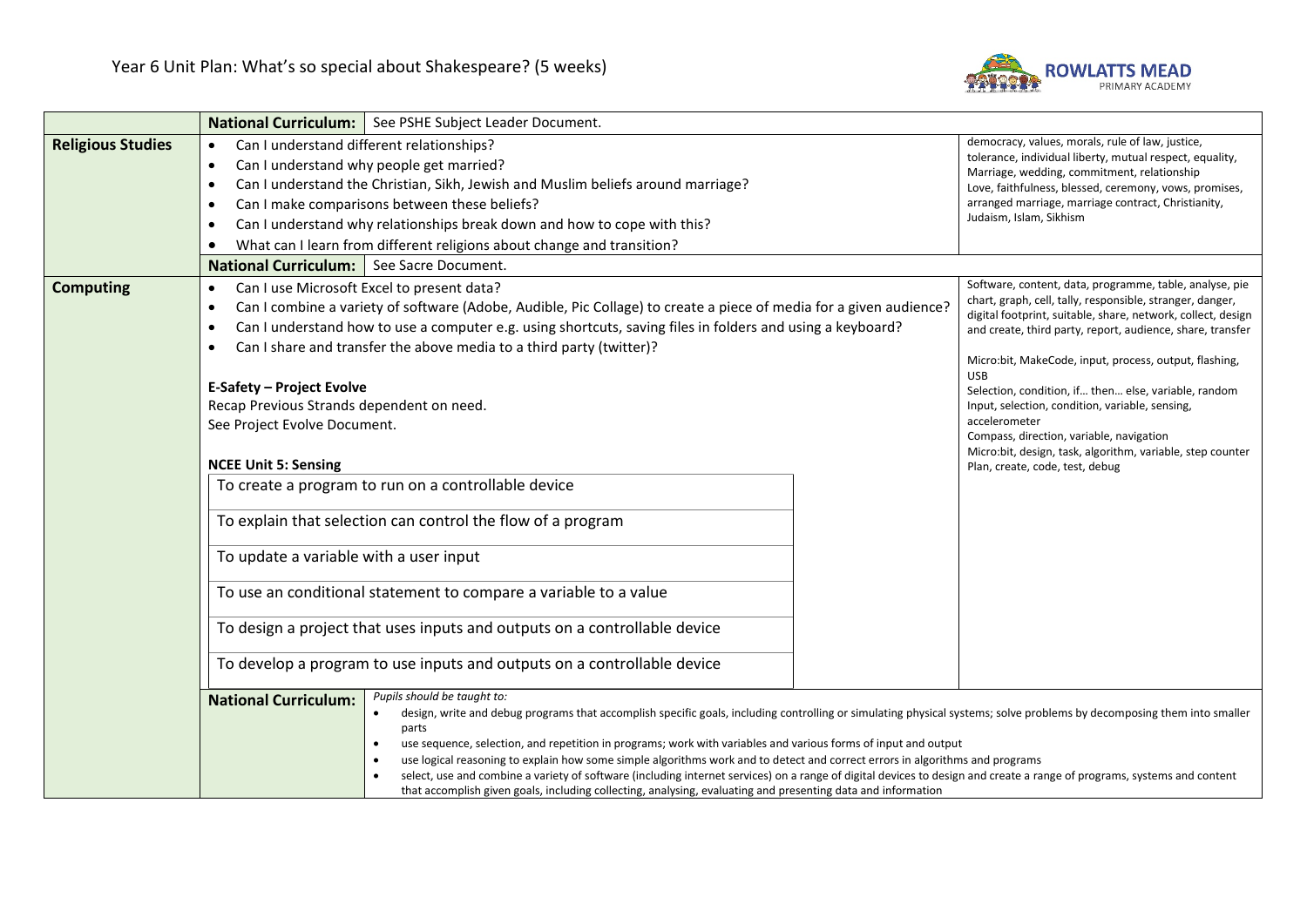

| Sequence of Lessons |                                                                                                                              |                            |                                                                                     |  |
|---------------------|------------------------------------------------------------------------------------------------------------------------------|----------------------------|-------------------------------------------------------------------------------------|--|
| Subject             | <b>Learning Challenge</b>                                                                                                    | <b>Outcomes</b>            | <b>Concepts</b>                                                                     |  |
| History             | Who was William Shakespeare?                                                                                                 | Double page on Shakespeare | Curiosity, impact,                                                                  |  |
| History             | Why was Shakespeare such a big deal?                                                                                         |                            |                                                                                     |  |
| History             | When was Shakespeare?                                                                                                        |                            |                                                                                     |  |
| Geography           | Where was Shakespeare?                                                                                                       |                            |                                                                                     |  |
| Geography           | Can I identify the geographical features of the UK?                                                                          | Map work                   | Curiosity, home                                                                     |  |
|                     | Can I use geographical vocabulary to explain my location?                                                                    |                            |                                                                                     |  |
| Geography           | Can I use an eight point compass?                                                                                            | Field observations         | home, change,                                                                       |  |
|                     | Can I use field work to observe and measure human and physical features in the local area?                                   |                            |                                                                                     |  |
| History/Geography   | TRIP TO STRATFORD UPON AVON                                                                                                  | Sketch maps                | curiosity, impact,                                                                  |  |
|                     | ON TRIP- Can I use symbols and keys to interpret maps of my area and Stratford Upon Avon?                                    |                            |                                                                                     |  |
|                     | ON TRIP- Can I complete a sketch map of a part of Stratford Upon Avon? (Use symbols and keys)                                |                            |                                                                                     |  |
| Geography           | Can I compare my local area to Stratford Upon Avon?                                                                          | Map work                   | home, curiosity, change,                                                            |  |
| Computing           | Can I use Microsoft Excel to present data?                                                                                   | Printed data analysis      | curiosity,                                                                          |  |
|                     | Can I combine a variety of software (Adobe, Audible, Pic Collage) to create a piece of media for a                           |                            |                                                                                     |  |
|                     | given audience?                                                                                                              |                            |                                                                                     |  |
|                     | Can I understand how to use a computer e.g. using shortcuts, saving files in folders and using a                             |                            |                                                                                     |  |
|                     | keyboard?                                                                                                                    |                            |                                                                                     |  |
|                     | Can I share and transfer the above media to a third party (twitter)?                                                         |                            |                                                                                     |  |
| History             | Can I explain the purpose of the monarchy over time?                                                                         | Bloom's questions          | change, monarchy, citizenship, power,                                               |  |
|                     | Can I explain how the monarchy has changed over time?                                                                        |                            | impact, law                                                                         |  |
|                     | Can I understand the monarchy at the time of Shakespeare?                                                                    |                            |                                                                                     |  |
| <b>RE</b>           | Can I understand different relationships?                                                                                    | See RE document            | Empathy, change, choice, transition, belief,                                        |  |
| <b>RE</b>           | Can I understand why people get married?<br>Can I understand the Christian, Sikh, Jewish and Muslim beliefs around marriage? | See RE document            | friendship, respect, responsibility                                                 |  |
|                     | Can I make comparisons between these beliefs?                                                                                |                            | Empathy, change, choice, transition, belief,<br>friendship, respect, responsibility |  |
| <b>RE</b>           | Can I understand why relationships break down and how to cope with this?                                                     | See RE document            | Empathy, change, choice, transition, belief,                                        |  |
|                     |                                                                                                                              |                            | friendship, respect, responsibility                                                 |  |
| History in literacy | Can I understand the roles of genders at the time of Shakespeare?                                                            | Discussion- PSHE book      | diversity, change, human rights, equality                                           |  |
| Art                 | Can I understand why masks were used in plays?                                                                               | Research                   | curiosity                                                                           |  |
|                     | Can I research Shakespearian masks?                                                                                          |                            |                                                                                     |  |
| Art                 | Can I design a Shakespearian mask?                                                                                           | Design and mask            | curiosity                                                                           |  |
|                     | Can I create a Shakespearian mask?                                                                                           |                            |                                                                                     |  |